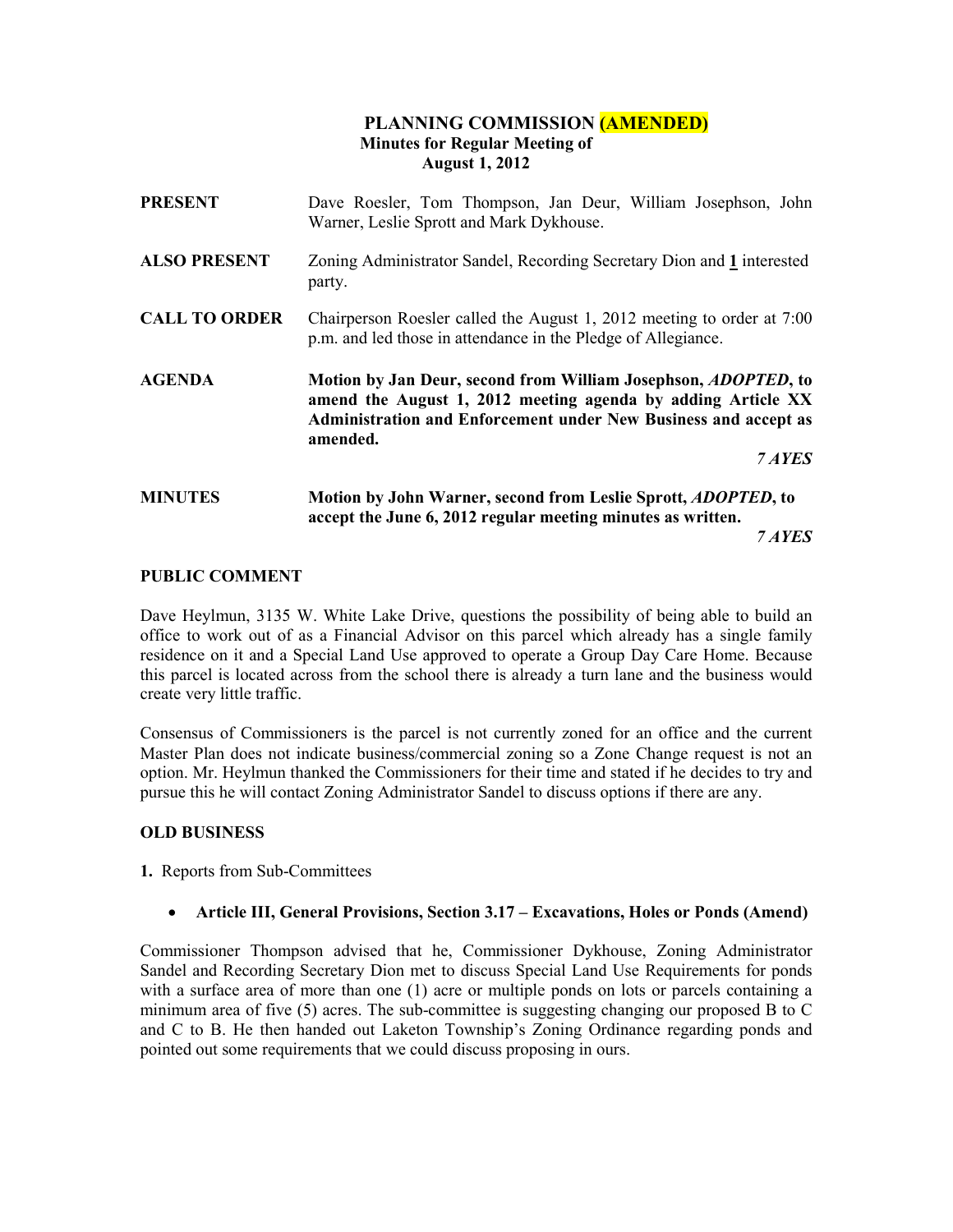## DISCUSSION

Commissioners discussed if the minimum setback of one hundred (100) feet from the outside edge of any pond excavation to any dwelling and minimum setback of one hundred (100) feet from any property line should be two hundred (200) feet for the larger ponds, requiring fencing and what type of plans would be required. Consensus of all Commissioners was to change proposed B to C and C to B, not to increase the setback to 200 feet and to request the subcommittee to continue working on the proposed Special Land Use Requirements. Zoning Administrator Sandel will suggest technical specifications that will be required for review.

# • Article III, General Provisions, Section 3.08 – Accessory Buildings and Uses

Zoning Administrator Sandel advises this sub-committee (Commissioners Thompson, Dykhouse, Warner) and himself have not met yet. When it meets it will be discussing the existing ordinance to see if amendments are needed.

# • Medical Marihuana Ordinance

Commissioner Deur advised bills have been introduced into legislature; one was regarding dispensaries being allowed in residential districts, however, according to Attorney Even most bills are stalled until after the November election. The sub-committee will watch these closely. Chairperson Roesler said it may come back to the local government to either allow or disallow dispensaries.

# • Digital Signs

The book that was ordered has been received and Chairperson Roesler gave it to Commissioner Thompson to review. At this time we are having the following issues with campaign signs (the size limit and when they must be removed) and according to Attorney Even we cannot regulate and he will be suggesting language for amendment in September or October.

## NEW BUSINESS

- Article III, General Provisions, Section 3.29 Outdoor Storage in Residential Districts (C)
	- C. Recreational vehicles or equipment shall be parked or stored on a lot or parcel of land that is devoted to a single-family dwelling of same owner. The lease of space for storage or parking of recreational vehicles or equipment for compensation shall not be permitted in a Residential District.

# DISCUSSION

Commissioner Deur advised that the Township Board of Trustees requested this be reviewed. There is some question as to why recreational vehicles or equipment shall only be parked or stored on a lot or parcel of land that is devoted to a single family dwelling of same owner. Consensus is to strike the first sentence and set public hearing.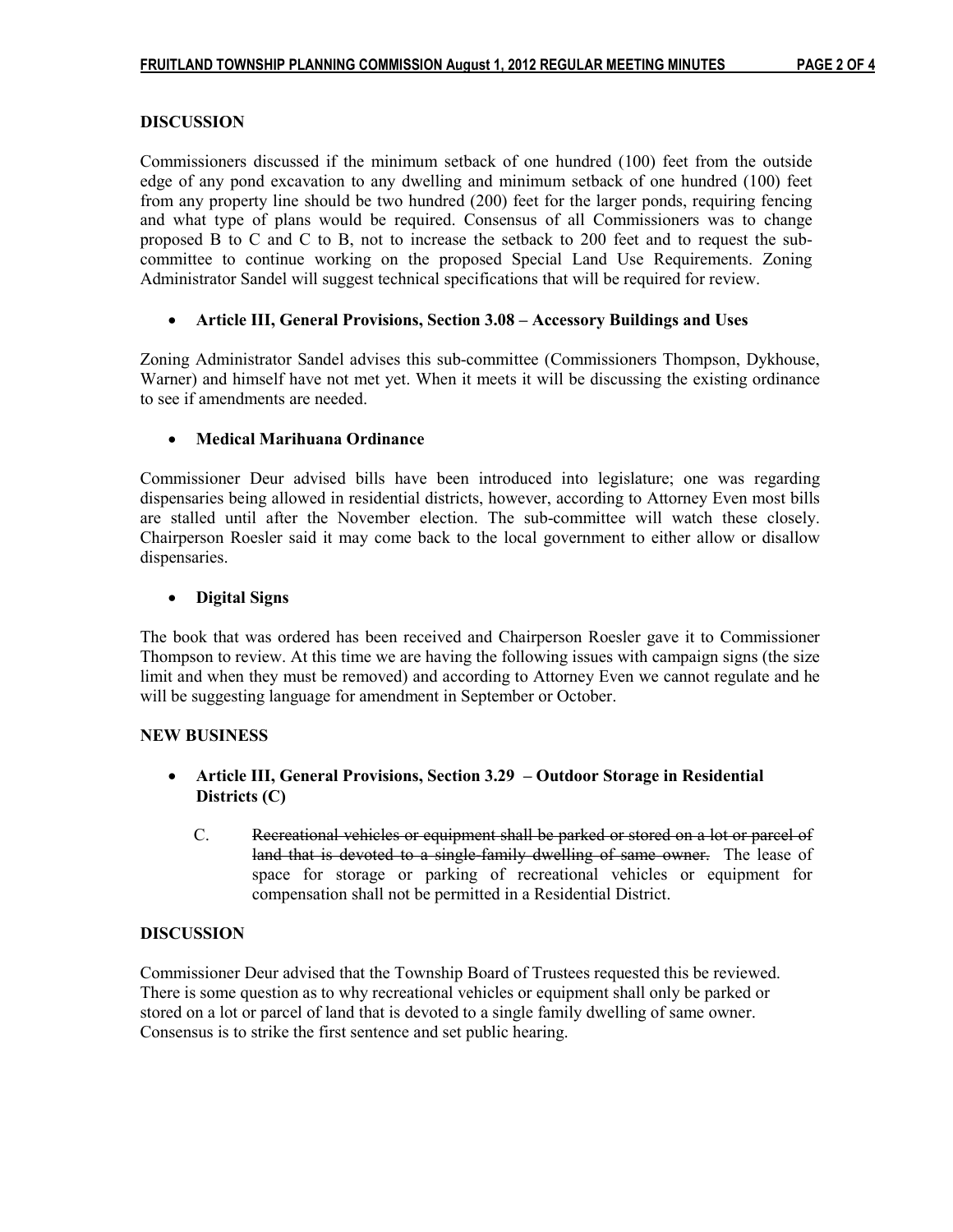Motion by Jan Deur, second from Leslie Sprott, ADOPTED, to set public hearing for September 5, 2012, on language as written above. THE THREE TRAVES

#### • Article XX Administration and Enforcement, Section 20.09 – Remedies and Enforcement

Any person, firm or corporation, including an agent, in charge of any structure or land who violates, disobeys, omits, neglects or refuses to comply with or resists the enforcement of any provision of this Ordinance or any amendment thereof, shall **be** be punishable by a fine of not less than Seventy-Five (\$75) nor more than Five Hundred Dollars (\$500), or imprisonment in the county jail for up to ninety (90) days, or both responsible for a civil infraction and subject to fines as published by the Township from time to time. Each day a violation continues shall be deemed to be a separate offense. In addition to eriminal other sanctions, the Township or any owner of real estate within the Township may institute an appropriate court proceeding to prevent, enjoin, abate or remove any violation of this Ordinance, compel compliance with this Ordinance, or seek other equitable or injunctive relief. Persons determined to be in violation of this Ordinance shall be required to reimburse the Township for its actual costs of prosecution, including court costs and reasonable attorney fees.

#### Fee Schedule

#### FRUITLAND TOWNSHIP MUNICIPAL CIVIL INFRACTION FINE SCHEDULE

For purposes of this Fine Schedule, a violation which is a "2<sup>nd</sup> Offense" or "3<sup>rd</sup> Offense" shall be deemed a "subsequent offense  $\frac{u}{n}$ " and means a violation of the same section of the applicable Ordinance committed by the same person within twelve (12) months of a previous violation of the Ordinance for which said person admitted responsibility or was adjudicated to be responsible, provided, however, that offenses committed on subsequent days within a period of one  $(1)$  weeks following issuance of a citation for a first offense shall all be considered separate first offenses. Each day that such violation occurs shall constitute a separate offense.

| <b>ORDINANCE</b>      | $1^{\rm ST}$ | 2ND            | 3RD      |
|-----------------------|--------------|----------------|----------|
|                       | Offense      | <b>Offense</b> | Offense  |
| SECTION 20.09         |              |                |          |
| ADMIN AND ENFORCEMENT | \$100.00     | \$200.00       | \$400.00 |

## DISCUSSION

Consensus is to set public hearing on the language as written above. This amendment will make this Zoning Ordinance consistent with Regulatory (Township) Ordinances that have already been amended.

> Motion by Jan Deur, second from William Josephson, ADOPTED, to set public hearing for September 5, 2012, on language as written above.

7 AYES